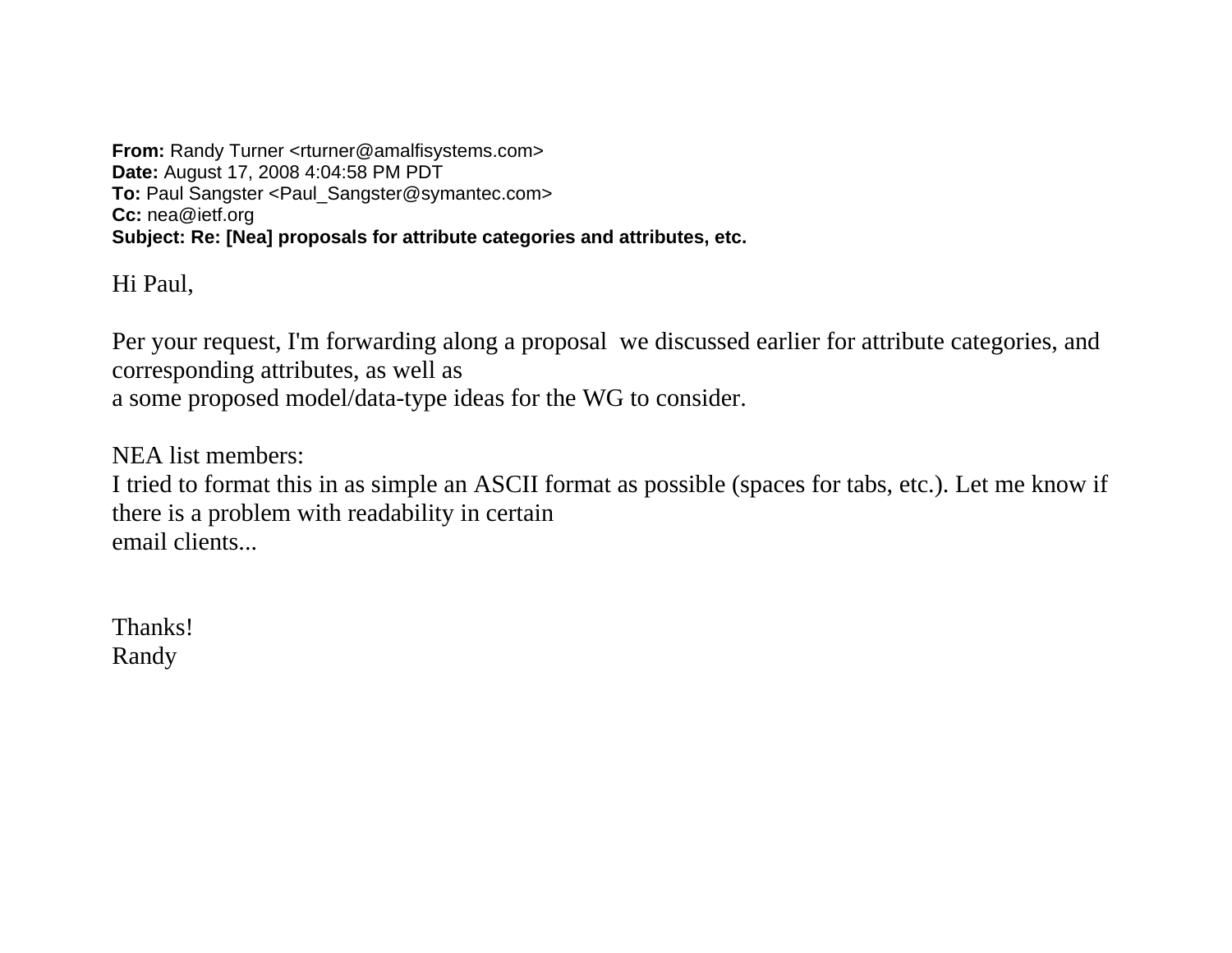This proposal introduces new attribute categories and corresponding attributes, and also suggests a new model for managing software on a particular computing device. The text of this proposal originates from evolving requirements being developed by the Printer Working Group (PWG).

PROPOSED CATEGORIES

-------------------------------------

-------------------------------------

===============

"System" Category ===============

The "System" category would serve as a "container" for attributes that are used by core operating system services in the device.

One corollary for this type of category is the "system" group of MIB-2 (RFC 1213).

The following proposed attribute definitions would exist within the "System" category: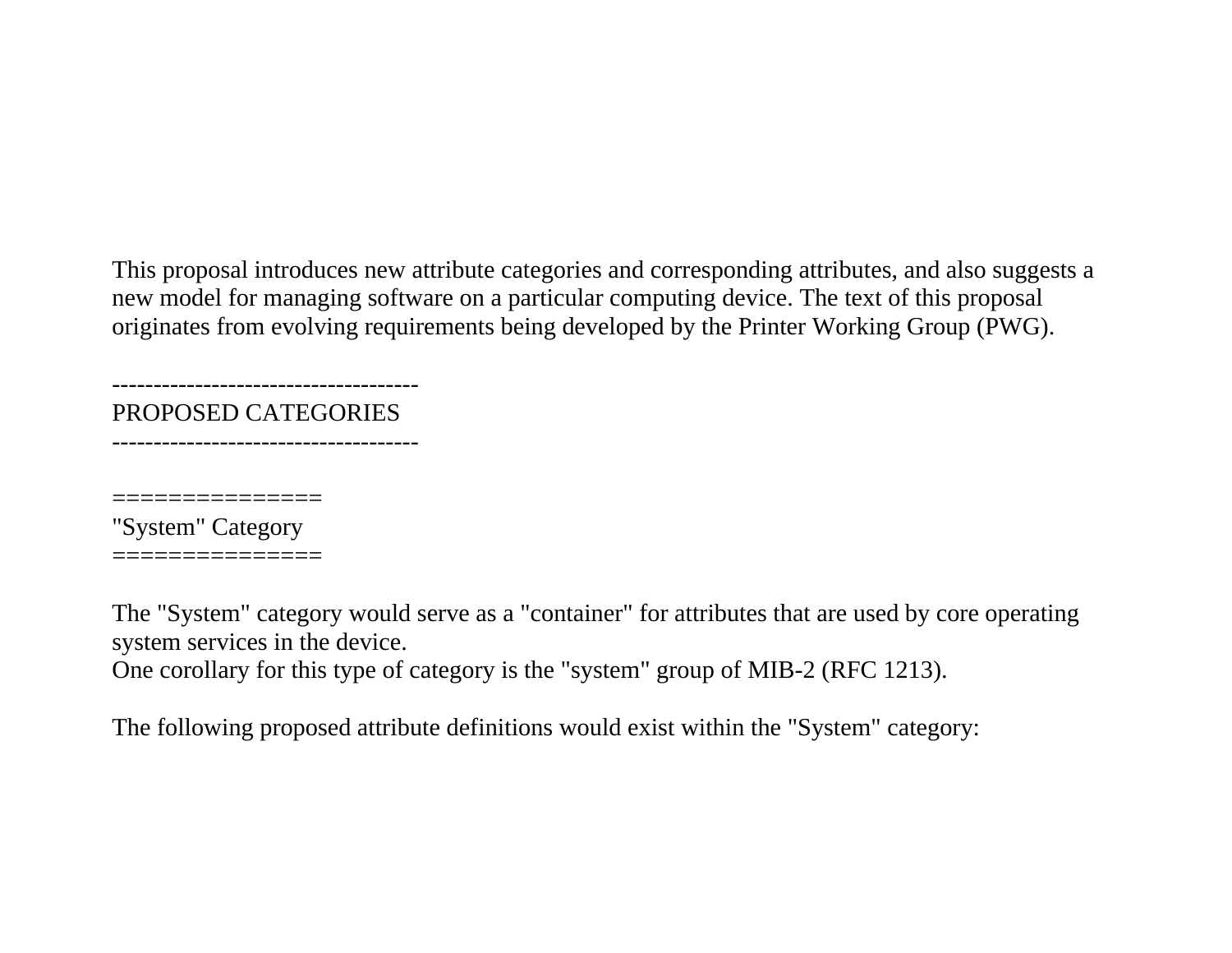"Forwarding Enabled" - a single-bit field or boolean value that indicates whether the system is performing any forwarding of "bits" or any kind of electronic transmissions between interfaces.

"Secure Time Enabled" - a single-bit or boolean value that indicates if the device is configured to acquire the current time in a secure manner. If the device is using something as simple as SNTP, then the device would set this value to "False".

"Time Source" - A variable length field that indicates the source from which the device acquires its' notion of the current date and time. This could be a URL of an SNTP or NTP time source, or could be some fixed identifier that indicates that the time is obtained from an onboard clock/calendar.

"Minimum Cipher Suite" - A variable length string that represents one of the enumerations listed in the IANA "TLS Cipher Suite Registry". An example value would be: "TLS\_RSA\_WITH\_AES\_256\_CBC\_SHA256"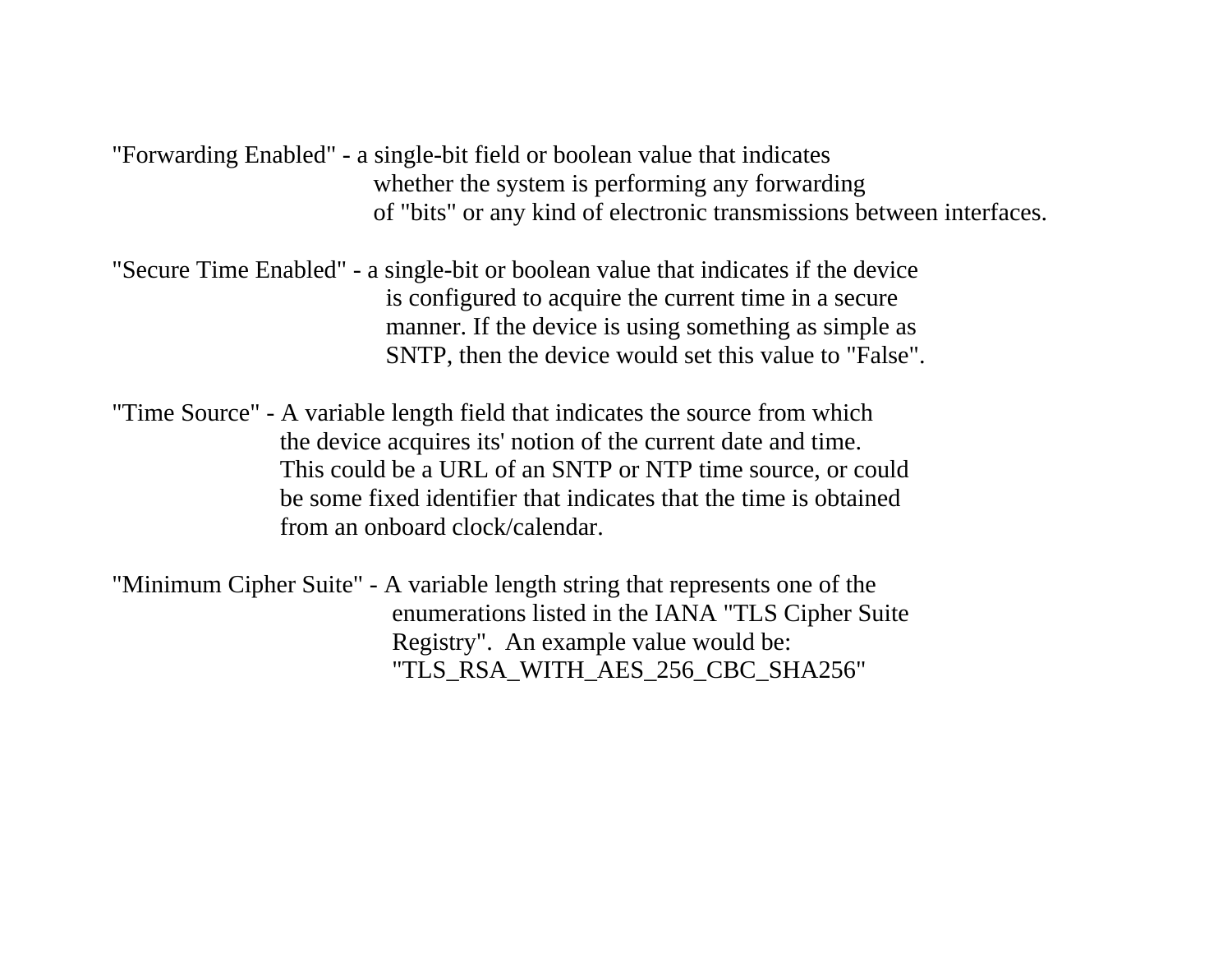"Configuration State" - attribute is a 32 byte field that uniquely identifies the state of any configuration settings in the device that are included in creation of the attribute. A change to any configuration setting that is included in the creation of the attribute MUST cause a change in this attributes value. The configuration settings included as part of this attribute SHOULD be administratively configurable. The rationale for this single attribute is to allow device vendors to utilize an industry standard attribute to reflect an arbitrary device configuration, consisting of whatever device-specific information the vendor wishes to include. If for some reason, a vendor did not want to publish these attributes, they can still utilize standards-compliant applications to detect invalid configurations and to potentially remediate the situation. The 32-byte field was chosen to allow the attribute value to be a 256-bit hash over the arbitrary configuration. This field would of course have to be enlarged to support SHA-512 or some other hash that produces a value larger than 256 bits.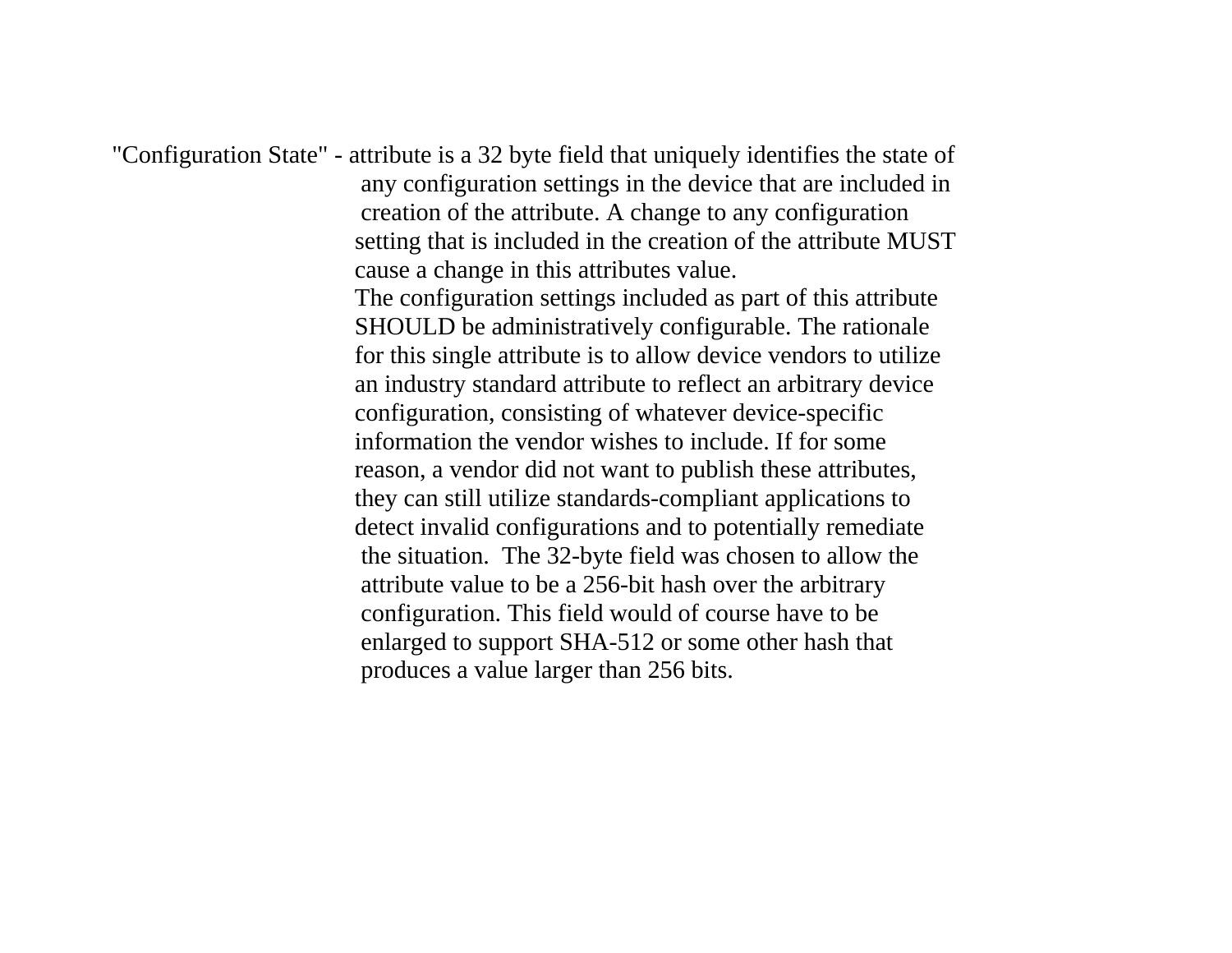"HCD" Category

===============

===============

The "HCD" category would serve as a container for attributes that are specific to "Hard Copy Devices", which could be a very low-end printer, or a very high-end multi-function device (fax, scan, print, etc.).

"PSTN\_Fax\_Enabled" - a single-bit or boolean value that indicates whether or not the PSTN Fax interface is enabled.

"Admin\_PW\_Enabled" - a single-bit or boolean value that indicates whether or not the factory default administrator password for the device has been changed to a "site-appropriate" value.

======= ISSUES:

=======

The Printer Working Group is soliciting the opinion of the NEA working group as to the appropriate SMI location for a potential HCD category SMI sub-tree.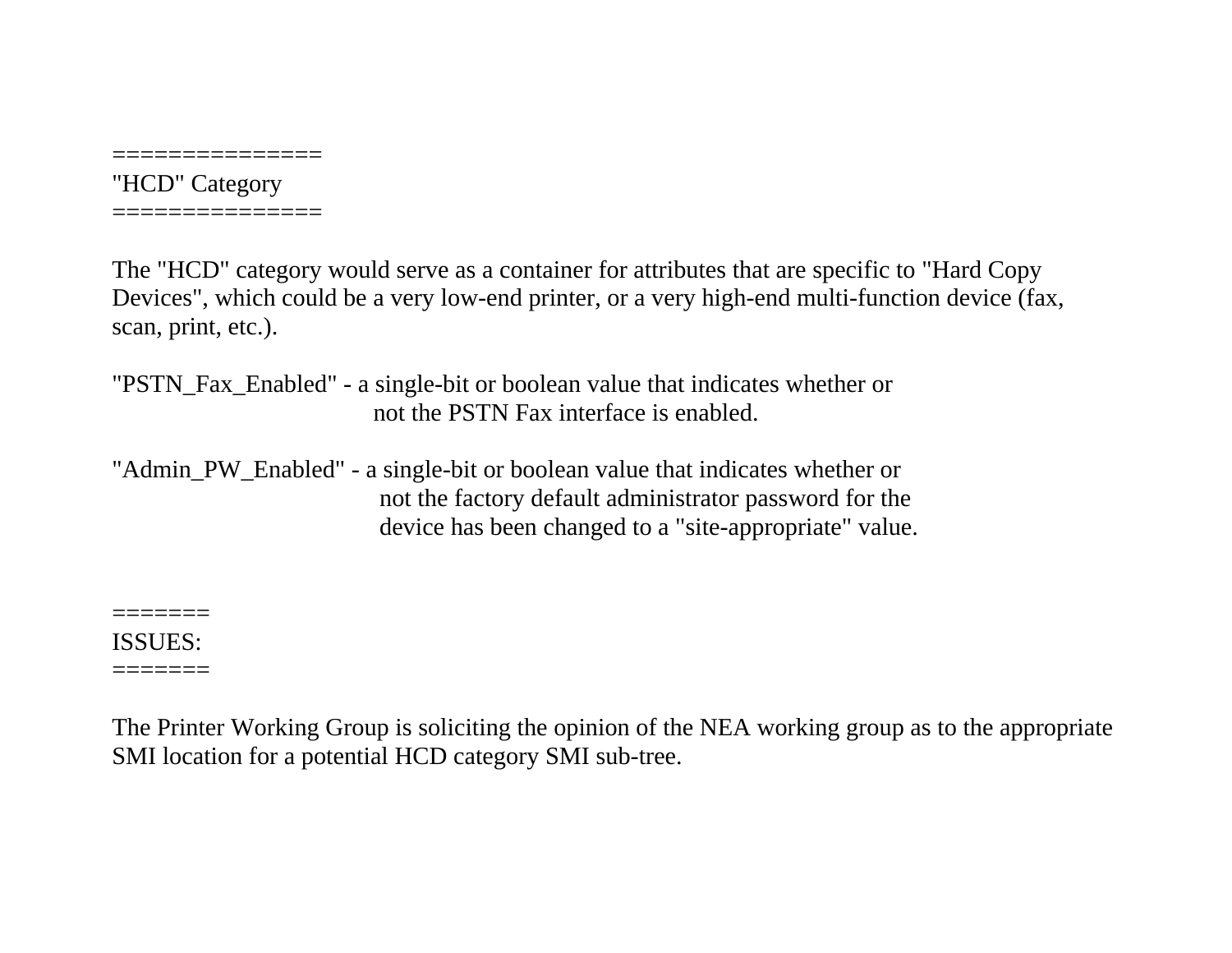The two alternatives under consideration are

1. The HCD SMI sub-tree would reside within the SMI tree being defined by the NEA working group for the initial "standardized" categories.

or

2. The HCD SMI sub-tree would reside within an existing SMI tree that has been IANA-assigned to the Printer Working Group.

The above attribute proposals also pre-suppose the existence of a "boolean" data type for the wire-encoding/information model for the PA protocol. The PWG is also proposing that this type of attribute data type be supported in the information model (and presumably wire encoding).

-------------------------------------------------- Software "Module" Attribute Proposal

--------------------------------------------------

The TNC model for trusted software configurations presupposes that all devices are basically PCs, and that the software architectural model is based on a "bios", "operating system", and "application" model.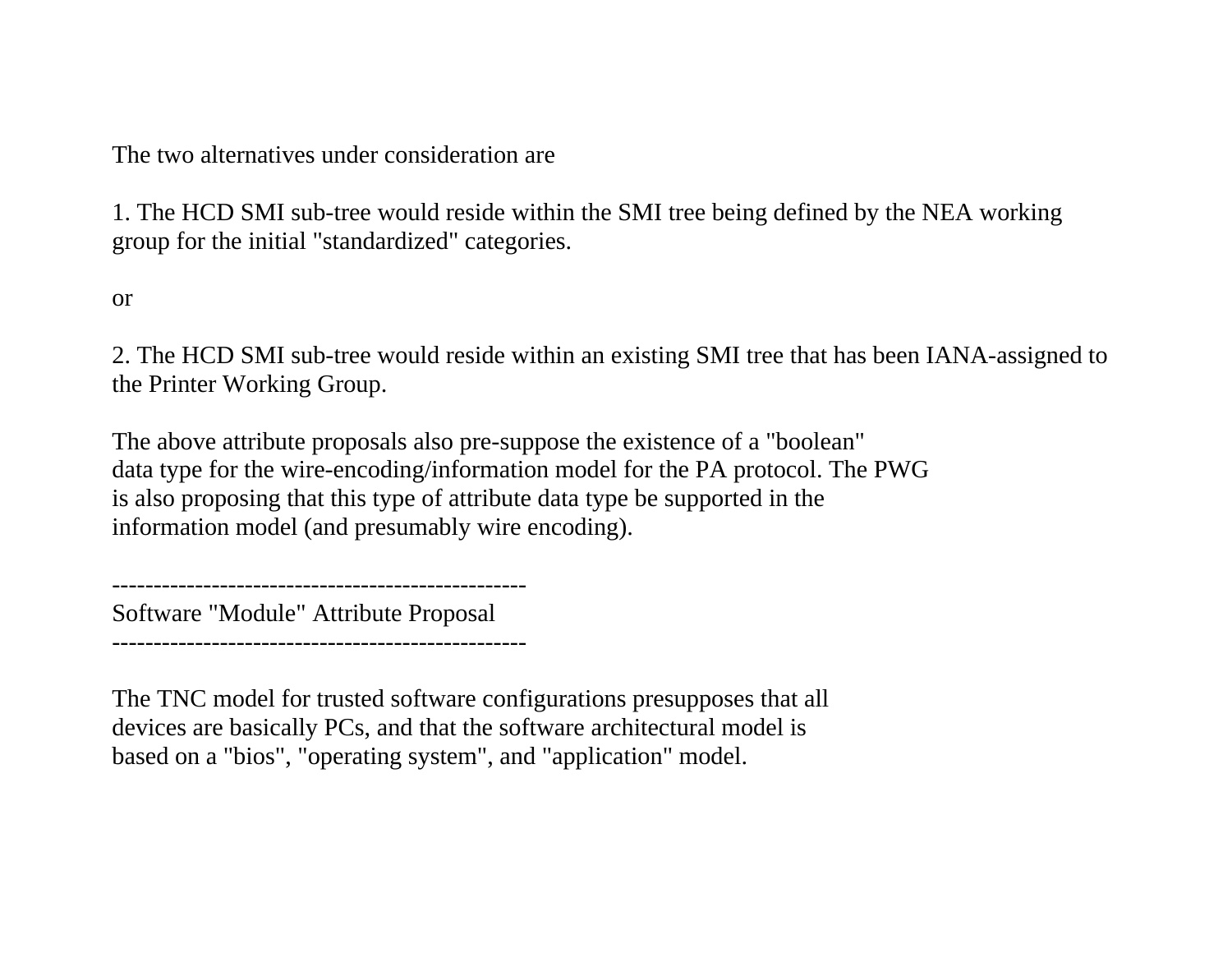Since it is reasonable to assume that a network administrator might want to use a single tool for monitoring network device configurations in a topology,

and also assuming that devices other than standard PCs are a part of this topology, this proposal suggests that the idea behind managing software

components should be "moved up" a level of abstraction. Using the right type of abstraction would allow practically any type of device to be supported

in the management of software components, whether these components be "applications", an "operating system", or a "bios".

A software component or "module" instance might be a suitable level of abstraction to allow non-PC devices to be managed in the same way as PC devices.

The software module abstraction would be a complex data type that can be multiply instanced. The complex data type would consist of (at least) 3 pieces of information:

- Module Type (This could be a value indicating OS, Bios, or application, but might not be required at all for remediation.

- Module Vendor - The manufacturer of this particular software module

- Module Name - The name of the module such as "Mac OS X", or "Windows Vista Ultimate"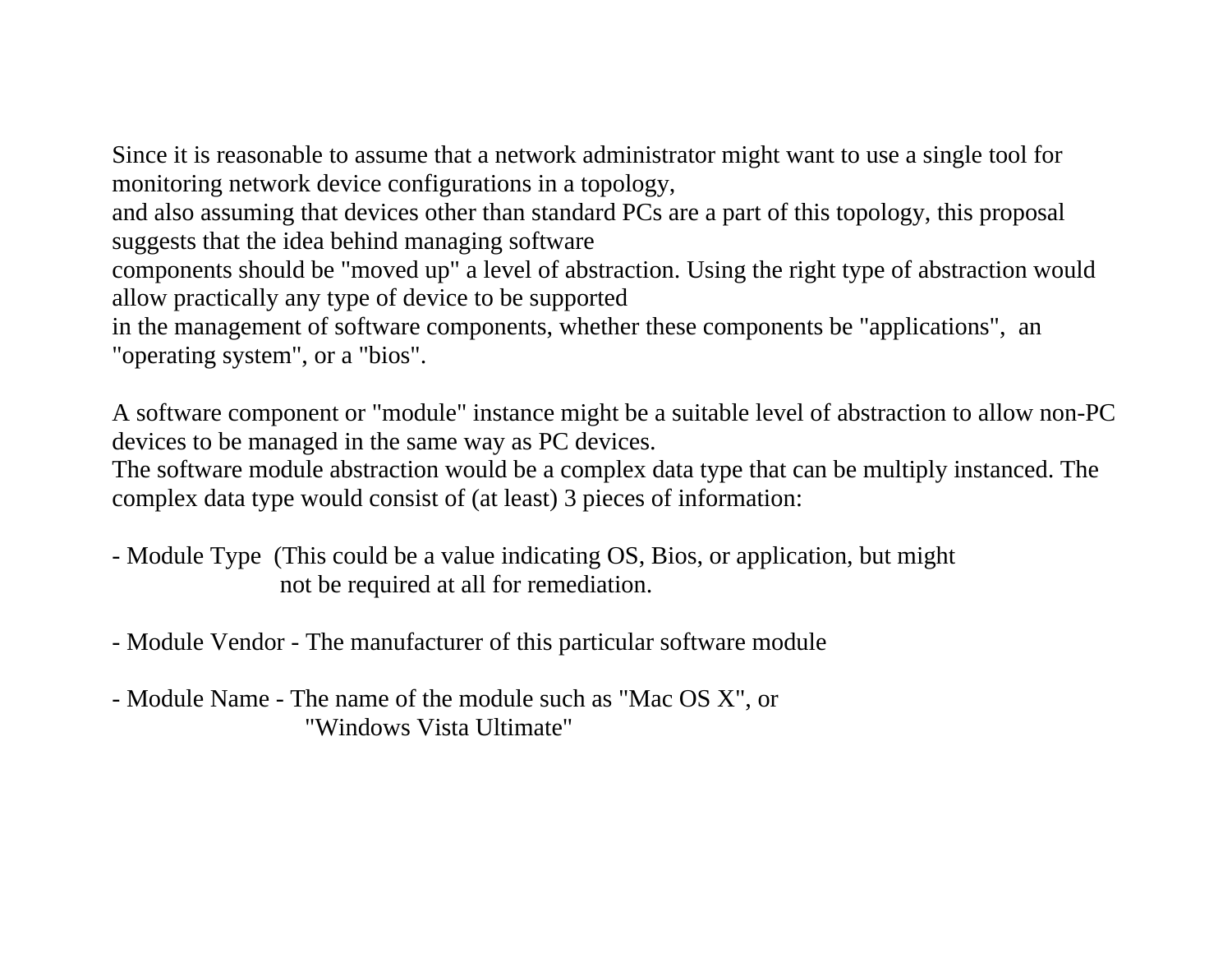- Module Version - This could either be a version number, build number, build date and time, or whatever the vendor uses to identify unique versions.

The "module" idea can be either evolved as is, or used to stimulate discussion for an appropriate level of abstraction to represent individual, updateable software components within a device.

The rationale behind supporting non-PC devices is not theoretical, in that there is a "spectrum" of network-connected devices that exist today. The spectrum originating with devices that utilize only a single, monolithic software load module, and end with devices that could have tertiary or that utilize a single, monolithic software load, through devices that support a tertiary structure (like PCs), to devices that utilize a quarternary or even larger number of unique software components.

Using the "module" paradigm would allow all of these architectural permutations to exist simultaneously, and be managed (and remedied) using similar methods.

This is just a first stab at an abstraction that might encompass all classes of devices that wish to utilize the NEA protocols. It is likely that other information may be required of this attribute model.